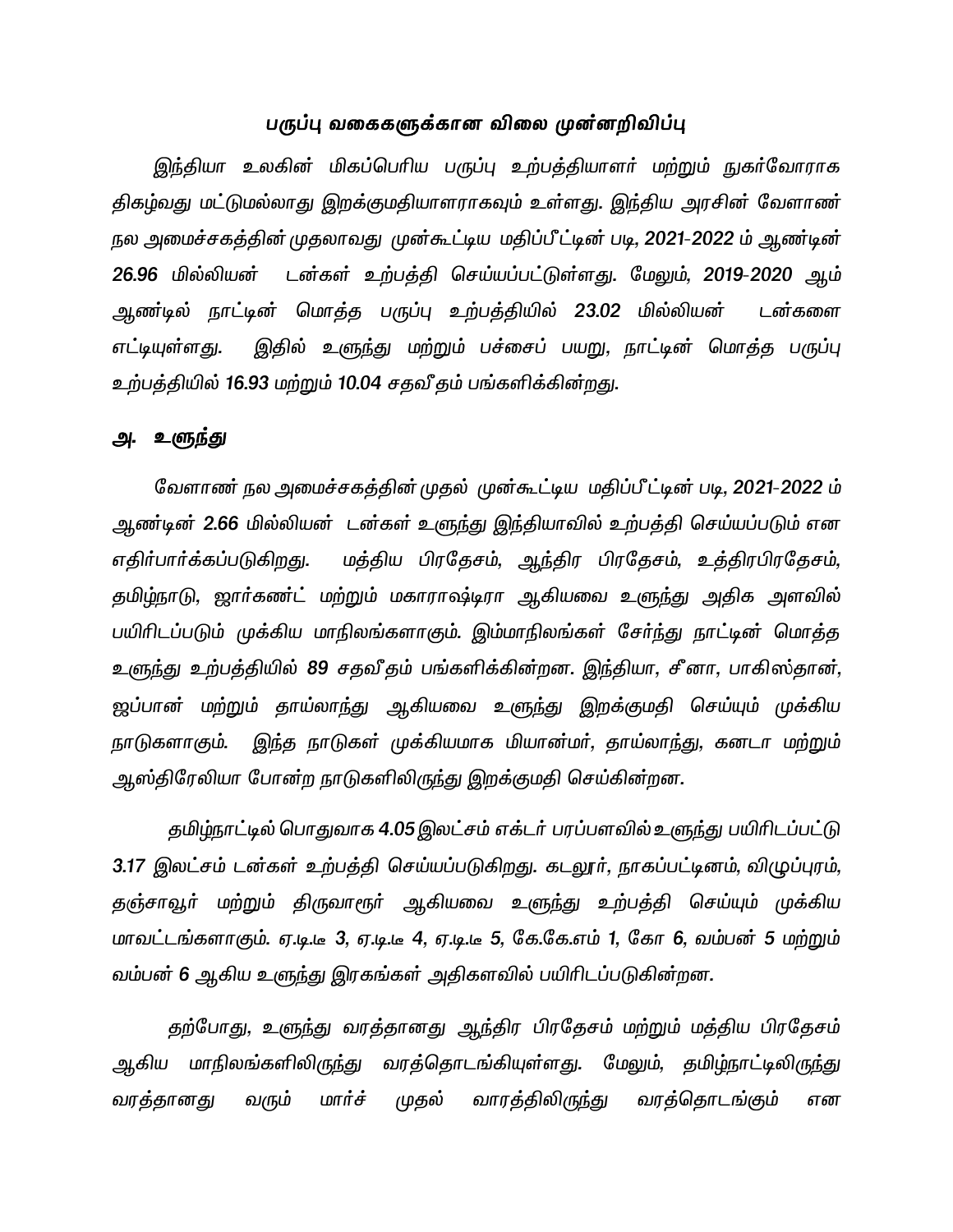எதிர்பார்க்கப்படுகிறது. மியான்மரிலிருந்து இறக்குமதி செய்யப்படும் உளுந்தானது உள்நாட்டு சந்தையின் விலையை பாதிக்கும் என வர்த்தக மூலகங்கள் கூறுகின்றன.

# ஆ. பச்சைப் பயிறு

லேளாண் நல அமைச்சகத்தின் முதல் முன்கூட்டிய மதிப்பீட்டின் படி, 2021-2022 ம் அண்டின் 3.06 மில்லியன் டன்கள் பச்சை பயிறு இந்தியாவில் உற்பத்தி செய்யப்படும் என எதிர்பார்க்கப்படுகிறது. இராஜஸ்தான், மத்திய பிரதேசம், மகாராஷ்டிரா, கர்நாடகா, பீ கார், ஆந்திர பிரதேசம் மற்றும் தமிழ்நாடு ஆகியவை பச்சைப் பயறு உற்பத்தி செய்யும் முக்கிய மாநிலங்களாகும். இம்மாநிலங்கள் சேர்ந்து நாட்டின் மொத்த பச்சைப் பயறு உற்பத்தியில் 79 சதவீதம் பங்களிக்கின்றன. மியான்மர், சீனா, தான்சானியா, மொசாம்பிக் மற்றும் இந்தோனேசியா ஆகியவை பச்சை பயிறு இறக்குமதி செய்யும் முக்கிய நாடுகளாகும்.

தமிழ்நாட்டில், சுமார் 1.71இலட்சம் எக்டர் பரப்பளவில் பச்சைப் பயறு பயிரிடப்பட்டு 0.76 இலட்சம் டன்கள் உற்பத்தி செய்யப்படுகிறது. திருவாரூர், நாகப்பட்டினம், தூத்துக்குடி, கடலூர், திருவள்ளூர், சேலம் மற்றும் தஞ்சாவூர் ஆகியவை தமிழகத்தில் பச்சைப் பயறு உற்பத்தி செய்யும் முக்கிய மாவட்டங்களாகும். கோ 6, கோ 7, கோ 8 மற்றும் வம்பன் 3 ஆகிய பச்சைப் பயறு இரகங்கள் அதிகளவில் பயிரிடப்பட்டு வருகின்றன.

இந்தியாவின் தேசிய விவசாய கூட்டுறவு சந்தைப்படுத்தல் கூட்டமைப்பு ஆனது இப்பயிர்களை கொள்முதல் செய்யும் நிறுவனம் ஆகும். தூத்துக்குடி, விருதுநகர் மற்றும் திருவள்ளூர் ஆகிய மாவட்டங்களில் பச்சைப்பயிர் கொள்முதல் ஏற்கனவே பிப்ரவரியில் தொடங்கிவிட்டது மற்றும் உளுந்து திருநெல்வேலி, திண்டுக்கல், புதுக்கோட்டை, அரியலூர், திருவண்ணாமலை, கடலூர், விழுப்புரம் மற்றும் திருப்பூர் ஆகிய மாவட்டங்களில் இருந்து கொள்முதல் செய்யப்படுகிறது.

இச்சூழலில், விவசாயிகள் விற்பனை முடிவுகளை எடுக்க ஏதுவாக தமிழ்நாடு வேளாண்மைப் பல்கலைக்கழகத்தின் வேளாண மற்றும் ஊரக மேம்பாட்டு ஆய்வு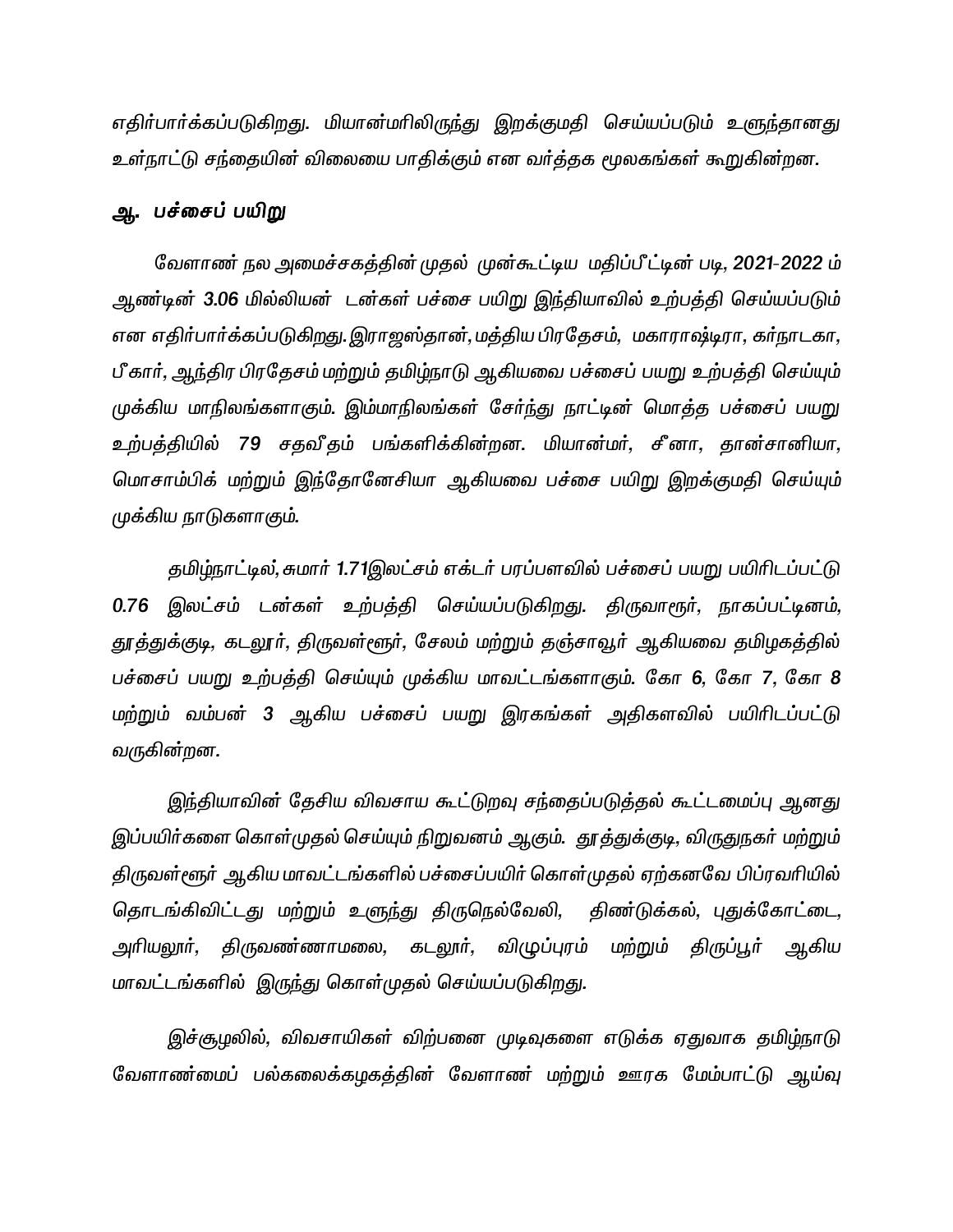மையத்தில் இயங்கி வரும் தமிழ்நாடு பாசன விவசாய மேம்பாட்டு திட்டத்தின் விலை முன்னறிவிப்புத் திட்டம், கடந்த 20ஆண்டுகளாக விழுப்புரம் ஒழுங்கு முறை விற்பனைக் கூடத்தில் நிலவிய உளுந்து மற்றும் பச்சைப் பயறு விலை மற்றும் சந்தை ஆய்வுகளை மேற்கொண்டது. ஆய்வுகளின் அடிப்படையில், அறுவடையின் போது தரமான உளுந்தின் சராசரி பண்ணை விலை கிலோவிற்கு ரூ. 65-67 வரை இருக்கும் மற்றும் நல்ல தரமான பச்சைப் பயறு சராசரி பண்ணை விலை கிலோவிற்கு ரூ63-65 வரை இருக்கும் என கணிக்கப்பட்டுள்ளது. மேலும், பிற மாநிலங்களிருந்து வரும் வரத்து மற்றும் இறக்குமதியை பொறுத்து விலையில் மாற்றம் இருக்கும். தற்போது, நெல் தரிசு பகுதிகளில் உளுந்து மற்றும் பச்சைப் பயறு அறுவடை தொடங்கியுள்ளது. எனவே, விவசாயிகள் மேற்கூறிய சந்தை ஆலோசனை அடிப்படையில் விற்பனை முடிவுகளை எடுக்குமாறு பரிந்துரைக்கப்படுகின்றனர்.

#### மேலும் விவரங்களுக்கு, தொடர்பு கொள்ளவும்

அ.) உள்நாட்டு மற்றும் ஏற்றுமதி சந்தைத் தகவல் மையம் வேளாண் மற்றும் ஊரக மேம்பாட்டு ஆய்வு மையம் தமிழ்நாடு வேளாண ்மைப் பல்கலைக்கழகம் கோயம்புத்தூர்-641 003 தொலைபேசி -0422-2431405

ஆ)இயக்குனர் மற்றும் முனை அதிகாரி தமிழ்நாடு பாசன விவசாய நவீ னமாயமாக்கல் திட்டம் நீர் தொழிட்நுட்ப மையம் தமிழ்நாடு வேளாண ்மைப் பல்கலைக்கழகம் கோயம்புத்தூர்-641 003 தொலைபேசி -0422-2431405 தொழில்நுட்ப விவரங்களுக்கு, தொடர்பு கொள்ளவும்

பேராசிரியர் மற்றும் தலைவர் பயறுவகைத்துறை, தமிழ்நாடு வேளாண ்மைப் பல்கலைக்கழகம் கோயம்புத்தூர்-641 003 தொலைபேசி - 0422 -2450498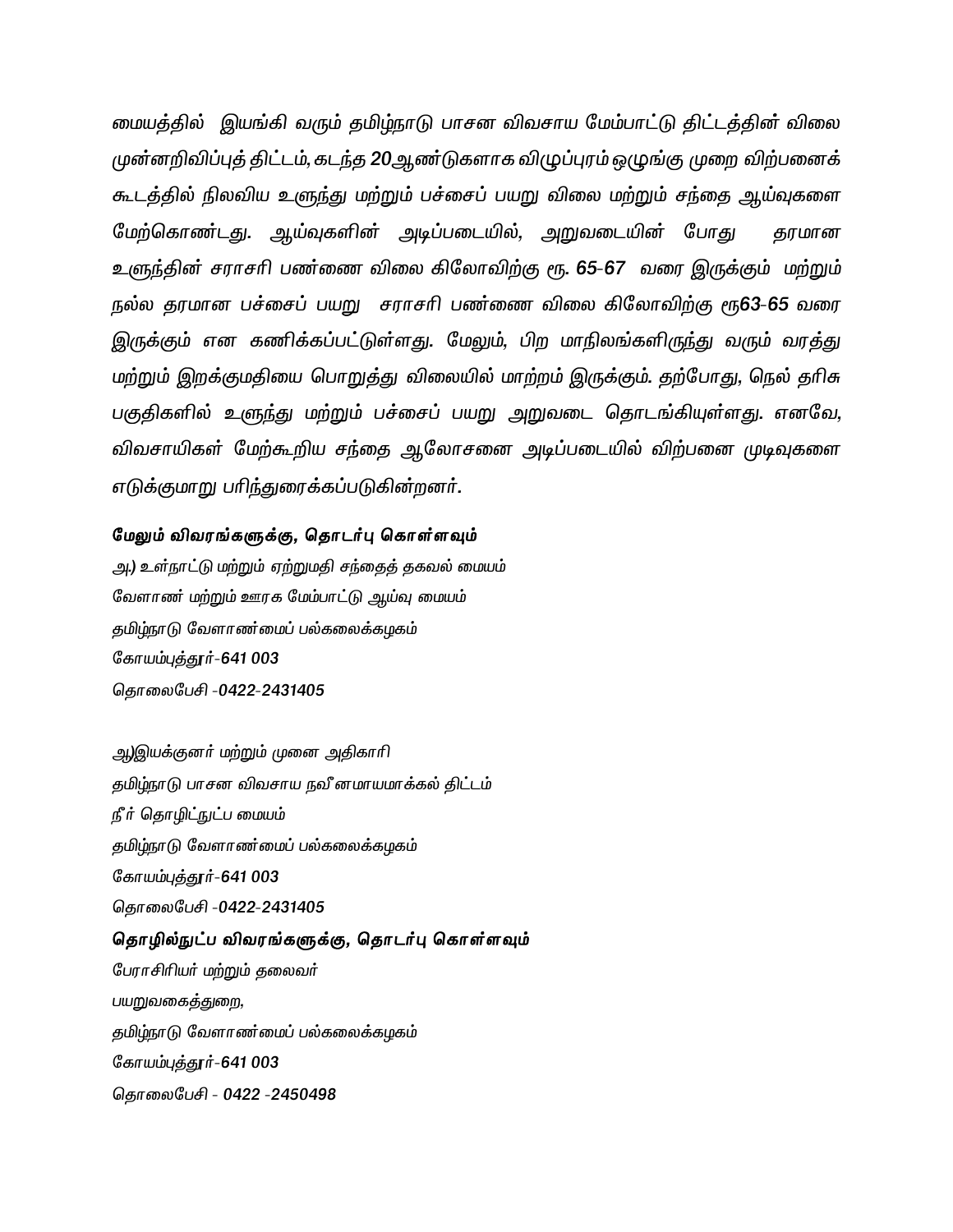### **Price Forecast for Pulses**

India is the largest producer, consumer and also the largest importer of pulses in the world. As per the First Advance Estimates by the Ministry of Agriculture, Government of India, total pulses production in India was 26.96 million tonnes in 2021-22. The total pulse production of the country is reached 23.02 million tonnes during 2019-20. Blackgram and Greengram accounted for 16.93 and 10.04 per cent respectively in the total pulses production of India during 2019-20.

#### **A. Blackgram**

According to the First Advance Estimates of Ministry of Agriculture and Farmers Welfare (2021-22), the production of blackgram is 2.66 Million tonnes in India. The major states producing blackgram are Madhya Pradesh, Uttar Pradesh, Andhra Pradesh, Tamil Nadu, Jharkand and Maharashtra accounting for 89 per cent of the total blackgram of the country. The major consuming cum importing countries of black gram are India, China, Pakistan, Japan and Thailand. These countries import mainly from countries like Myanmar, Thailand, Canada and Australia.

Blackgram is normally cultivated in Tamil Nadu in an area of 4.05 lakh hectares with a production of 3.17 lakh tonnes. Cuddalore, Nagapattinam, Viluppuram, Thanjavur and Tiruvarur are the major districts cultivating blackgram. Major cultivars are ADT 3, ADT 4, ADT 5, KKM 1, CO 6, VBN (Bg) 5 and VBN

Blackgram arrivals from Andhra Pradesh and Madhya Pradesh have already started and it is expected that arrivals from Tamil Nadu will commence from the March first week. Trade sources also stated that blackgram imports from Myanmar will also affect the domestic prices of blackgram.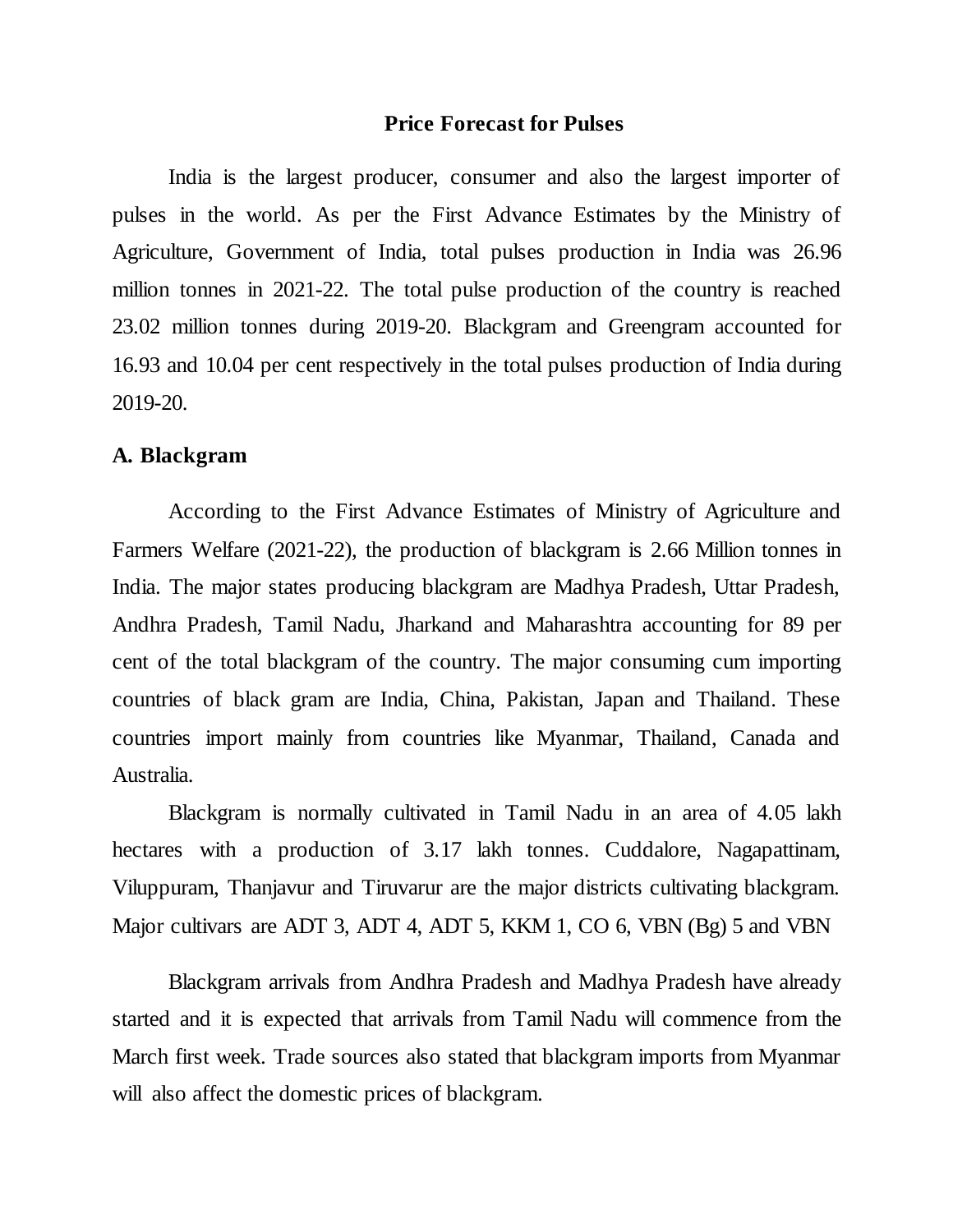#### **B. Greengram**

According to the First Advance Estimates of Ministry of Agriculture and Farmers Welfare (2021-22), the production of Greengram is 3.06 Million tonnes in India. The major greengram producing states are Rajasthan, Madhya Pradesh, Maharashtra, Karnataka, Bihar, Andhra Pradesh and Tamil Nadu. These states together contribute for 79 percent of total greengram production. Importing countries of greengram are Myanmar, China, Tanzania, Mozambique and Indonesia.

Greengram is annually cultivated in Tamil Nadu in an area of 1.71 lakh hectares with a production of 0.76 lakh tonnes. Greengram is cultivated in Thiruvarur, Nagapattinam, Thoothukudi, Cuddalore, Thiruvallur, Salem and Thanjavur. Major varieties under cultivation in the state are CO 6, CO 7, CO 8 and VBN 3.

The National Agricultural Cooperative Marketing Federation of India (NAFED) is the nodal agency for procurement of these pulses. Procurement has already begin on February 1 in the districts of Thoothukudi, Virudhunagar and Tiruvallur, all for greengram, and Tirunelveli, Dindigul, Pudukottai, Ariyalur, Tiruvannamalai, Cuddalore, Villupuram and Tirupur besides Thoothukudi, all for black gram.

The TN-IAM Project funded Price Forecasting Scheme of the Centre for Agricultural and Rural Development Studies, Tamil Nadu Agricultural University analyzed the past 20 years prices for blackgram and greengram that prevailed at Viluppuram Regulated Market. As per the results of the analysis, the farmgate price of good quality blackgram will be Rs. 65-67 per kg. Good quality greengram farmgate price will be around Rs. 63-65 per kg and fluctuation would be subjected to the variations in the arrivals from the major production centres and imports from other countries. Now harvesting season has commenced for greengram and